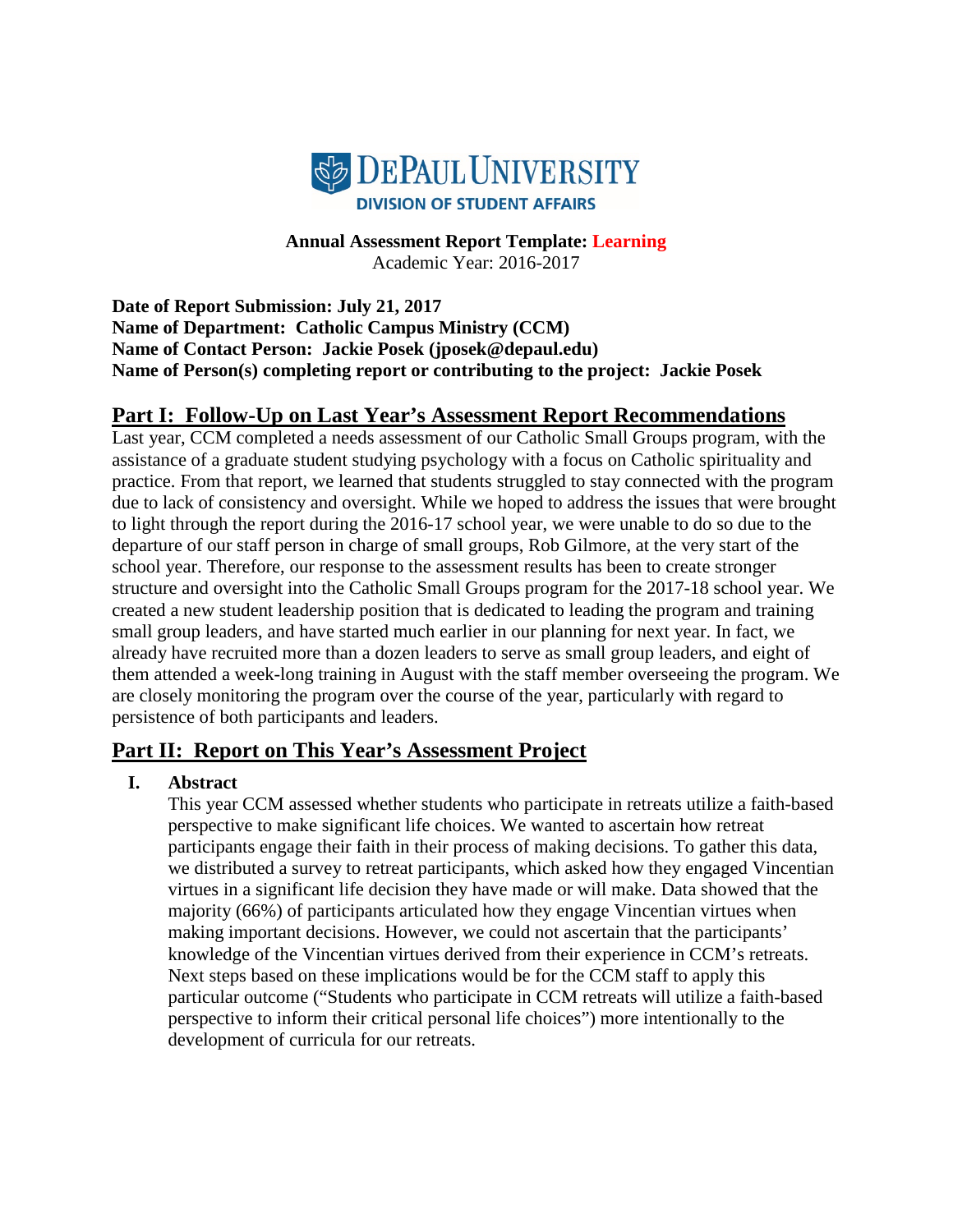## **II. Assessment Question**

To what extent do students who participate in CCM retreats utilize a faith-based perspective to inform their critical personal life choices?

## **III. Introduction & Context**

## **Project Overview**

This project was designed to help the staff ascertain whether students who participate in retreats are able to take the spiritual learning and growth they experience on the retreat and apply those things they have learned to the choices they make in their day to day life. Retreats are often times of intense spiritual awakening; however, the "retreat high" that participants may experience during the retreat inevitably fades as everyday life tasks resume. We wanted to know what students retain from their experiences on retreats, and whether the spiritual insights they gain from their experience can be utilized to help them make choices in their day-to-day lives.

## **Learning Outcomes Assessed**

- Primary **program level** outcome assessed: Students who participate in CCM retreats will utilize a faith-based perspective to inform their critical personal life choices.
- Primary **department level** outcome assessed: Students participating in Catholic Campus Ministry programs will integrate central elements of the theology and spirituality of the Catholic-Vincentian tradition into their daily lives and choices.

## **Context for This Year's Report**

## **Goals and Needs of Catholic Campus Ministry**

The decision to assess the practical impact of student learning on retreats stemmed from a consistent theme that the staff has observed in their work and conversations with students at DePaul: students find it challenging to connect their spiritual and faith beliefs to their everyday lives. In helping them to identify theological concepts in concrete terms that apply to the choices they make in their lives, we hope to help students translate the ideals their religion professes into realities that they can identify and utilize practically. We wanted to find out whether or not we were being clear and explicit in explaining the practical applications of Catholic theology and Vincentian teachings.

We chose to use the model of the five Vincentian virtues (zeal, humility, simplicity, mortification, and meekness) as a standard of measurement. Using this typology of the Vincentian virtues gave students a standard by which they could consider how they connect their faith and their decision-making. It is explicitly Vincentian in nature, and we utilize it in our retreat programming in CCM.

## **Alignment with Student Affairs Divisional Strategic Plan**

This assessment question directly links to the Division of Student Affairs' learning outcomes. In the domain of Spirituality and Vincentian values, the following outcome is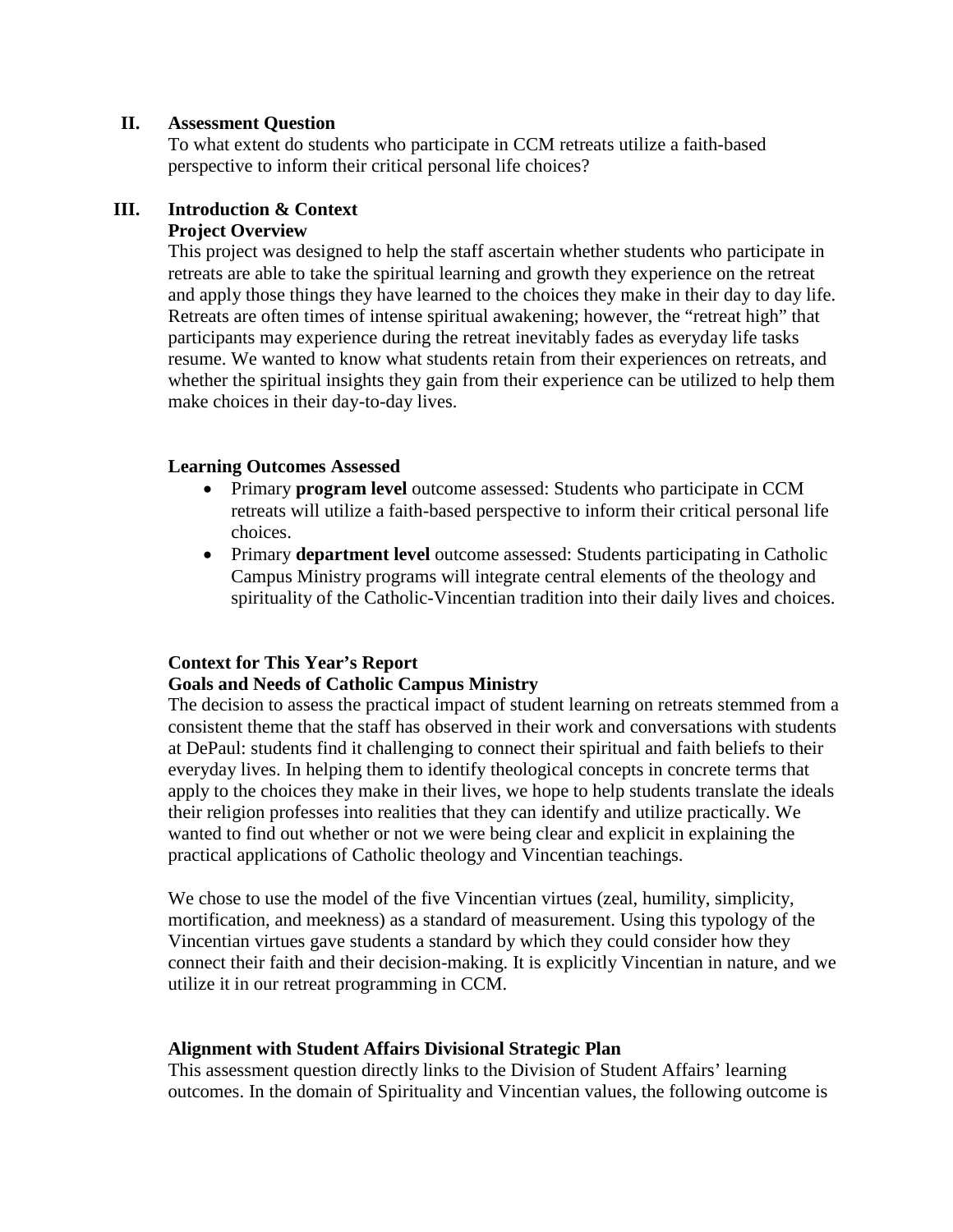listed: "Students who participate in Student Affairs programs and activities will demonstrate an understanding of their own and others' faith and spirituality; in their actions, behavior and decisions, they will demonstrate values central to the Vincentian mission of DePaul." This year's assessment question addresses the students' understanding of their spirituality as well as their knowledge of the specific virtues outlined as essential to Vincentian living by St Vincent DePaul.

## **Alignment with Vision2018 Goals**

This assessment question also directly addresses Goal 3 from the Vision2018 university strategic plan: "Strengthen Our Catholic and Vincentian Identity." More specifically, the question applies to Objective 3a: "Elevate our distinctive Catholic and Vincentian identity across the university." Namely, we hope to address the desired outcome that we "expand and deepen the engagement of all students with DePaul's Catholic and Vincentian mission."

## **IV. Data Collection & Methodology Population and Sample**

- Population: We chose to focus on the population of students who have participated in CCM retreats.
	- a. Retreat participants include students from all years of undergraduate study, from first-year to senior.
	- b. A total of 158 students participated in CCM retreats during the 2016-17 school year.
	- c. Retreat participants were applicable to this question because we wanted to examine the learning of students who had participated in an intense, shortterm spiritual experience.
- Sample: We drew our sample from participants in the Men's Retreat, Women's Retreat, and Senior Retreat, all of which took place in the Spring Quarter.
	- a. We invited 28 students to participate.
	- b. These 28 students attended the Men's, Women's, and/or Senior Retreat in spring quarter. These retreats fell within the timeframe of data collection for the project.
	- c. We chose these students because they all had experienced a CCM retreat, all of which focus on the learning outcome being assessed.

## **Data Collection**

Our data collection instrument was a survey, in which students were invited to respond to a reflection prompt that directly correlated to the learning outcome we were assessing.

- a. Method used: survey with reflection prompt.
- b. Information collected: responses that showed the participants' knowledge and application of the five Vincentian virtues.
- c. These methods were specifically designed for the assessment project.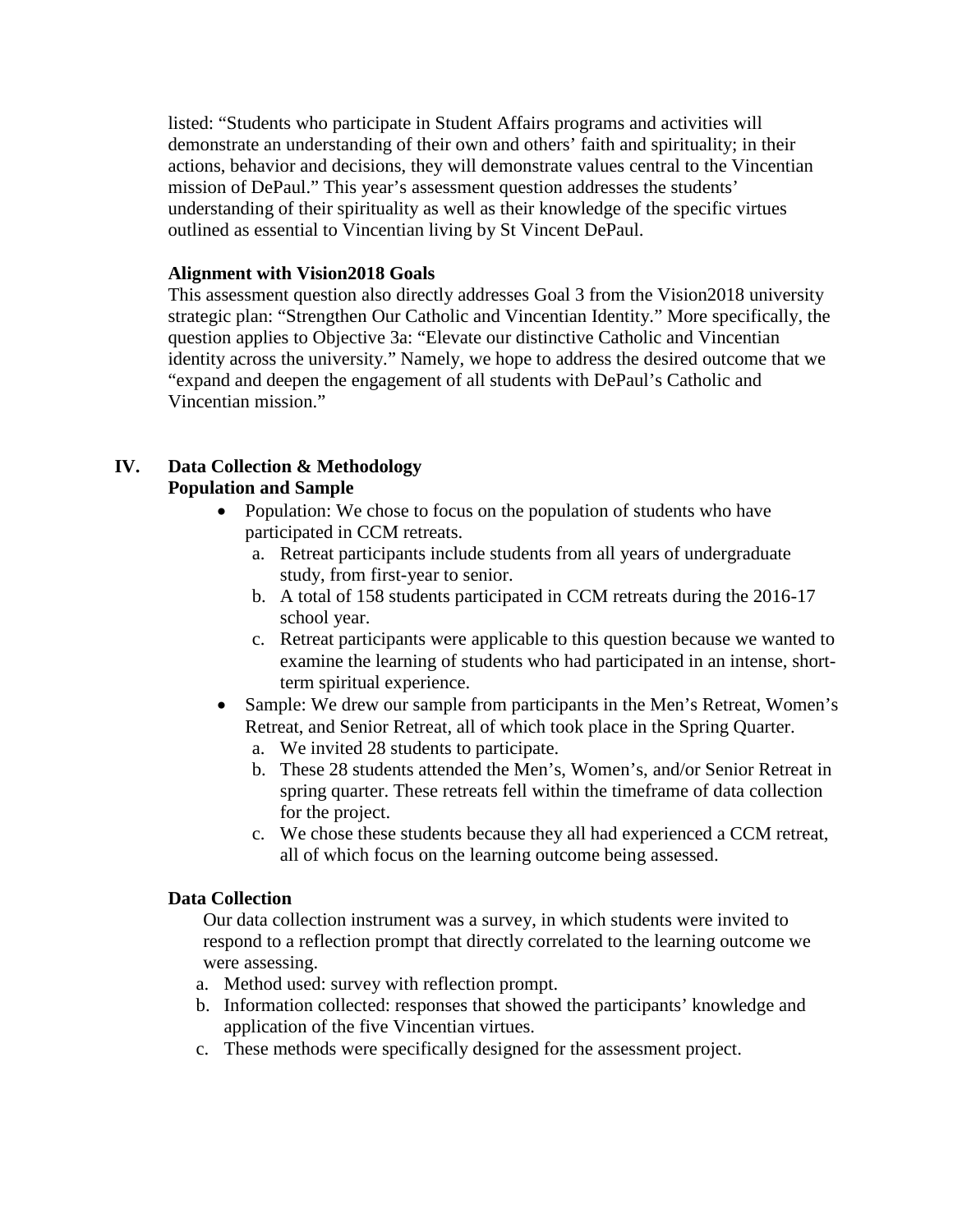- d. Jackie Posek, the author of the assessment project report, designed the survey with the assistance of Scott Tharp, the assessment coordinator for the Division of Student Affairs.
- e. Data was collected within one week of the conclusion of each retreat and students were asked to submit their responses within two weeks of receipt of the survey link.
- f. Please see Appendix for a copy of the survey tool used.

## **Data Analysis**

The data collected was analyzed as follows:

- Methods: The author of the survey created an analytic rubric with two domains, pertaining to (a) the participant's understanding of the definition of the particular Vincentian virtues, and (b) the participant's ability to articulate how they utilized that virtue in a specific instance of personal decision making.
- The data was analyzed by the author of the survey.
- Acceptable performance: A score of 2 in both domains was set as the standard of meeting expectations. A performance was deemed acceptable if the participant was able to (a) accurately define at least one Vincentian virtue, AND (b) describe how they utilized at least one Vincentian virtue in making a significant decision.
- Please see the Appendix for the rubric used to analyze the data.

## **Participant Consent**

Consent was obtained by participants implicitly in their choice to take the survey.

- Participation in the survey process was optional. The use of the survey for the assessment project was made explicit at the start of the survey. The author of the survey also explained to participants in person that they would be receiving the survey link, and that the data from those surveys would be used to assess the retreat program.
- Precautions: all identifying information was stripped from the survey results, so that the results could not be attributed to a specific participant.

# **V. Data & Findings**

# **Response Rate and Demographics**

- a. Twelve (12) students responded to the survey.
- b. A total of 12 students participated in the survey, out of 28 students who were invited, yielding a 43% response rate.
- c. Demographic descriptors included year in school, gender identity, and racial/ethnic identity.

# **Key Findings**

Relevant participant demographic information

- a. Gender: 5 identified as "male," 7 identified as "female"
- b. Race/ethnicity: 9 identified as "White/Caucasian," 1 identified as "African American," 1 identified as "Latinx," 1 identified as "Other."
- c. Year in school: 3 first year, 1 sophomore, 3 juniors, 5 seniors.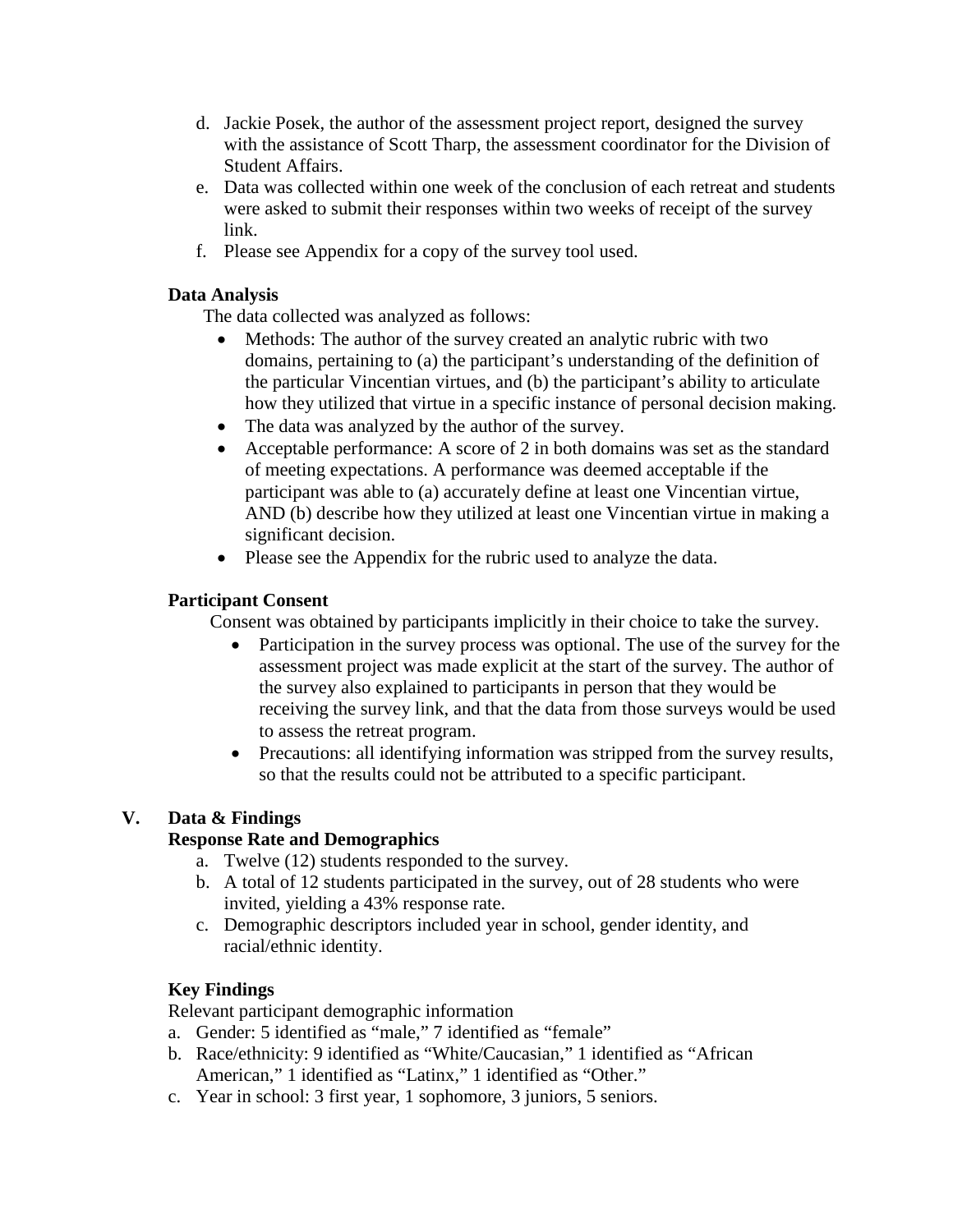Demographic information in charted form can be found in the Appendix.

Aggregate data findings: Quantitative

- a. For Domain A (defining Vincentian virtues),
	- a. An acceptable score was a 2 ("participant accurately defines one Vincentian virtue").
	- b. Ten participants scored a 2 or higher (acceptable), totaling an 83.3% rate of acceptable responses.
	- c. Two participants scored a 1 (unacceptable), totaling a 16.6% rate of unacceptable responses.
	- d. The average of the scores was 2.42, on a score of 0-3.
	- e. The most frequent response was 3, with seven responses ("participant accurately defines two or more Vincentian virtues").
- b. For Domain B (applying Vincentian virtue to a decision),
	- a. An acceptable score was a 2 ("participant applies one Vincentian virtue on a 'thick' level to their process in making a significant decision").
	- b. Eight participants scored a 2 or higher (acceptable), totaling a 66% rate of acceptable responses.
	- c. Four participants scored a 1 or lower (unacceptable), totaling a 33% rate of unacceptable responses.
	- d. The most frequent responses were 3 ("participant applies more than one Vincentian virtue on a 'thick' level to their process in making a significant decision") and 2 ("participant applies one Vincentian virtue on a 'thick' level to their process in making a significant decision"), represented 4 times each in the study.

Eight of the 12 participants met expectations of the study, scoring a 2 or higher in both domains. The average of the scores was a 1.90, on a scale of 0-3.

Charts displaying all data findings can be found in the Appendix.

Aggregate Data Findings: Qualitative (Notable themes represented in the data)

- a. Students most frequently referred to the virtue of zeal in their responses; the virtue of humility was the second most frequently mentioned virtue.
- b. Post-graduate plans was the most common decision students were considering.
- c. Three students made the same error in defining the virtue of simplicity. These students understood simplicity to refer to material consumption; whereas the Vincentian understanding of simplicity refers to transparency and authenticity.

Responses in full from participants can be found in the Appendix.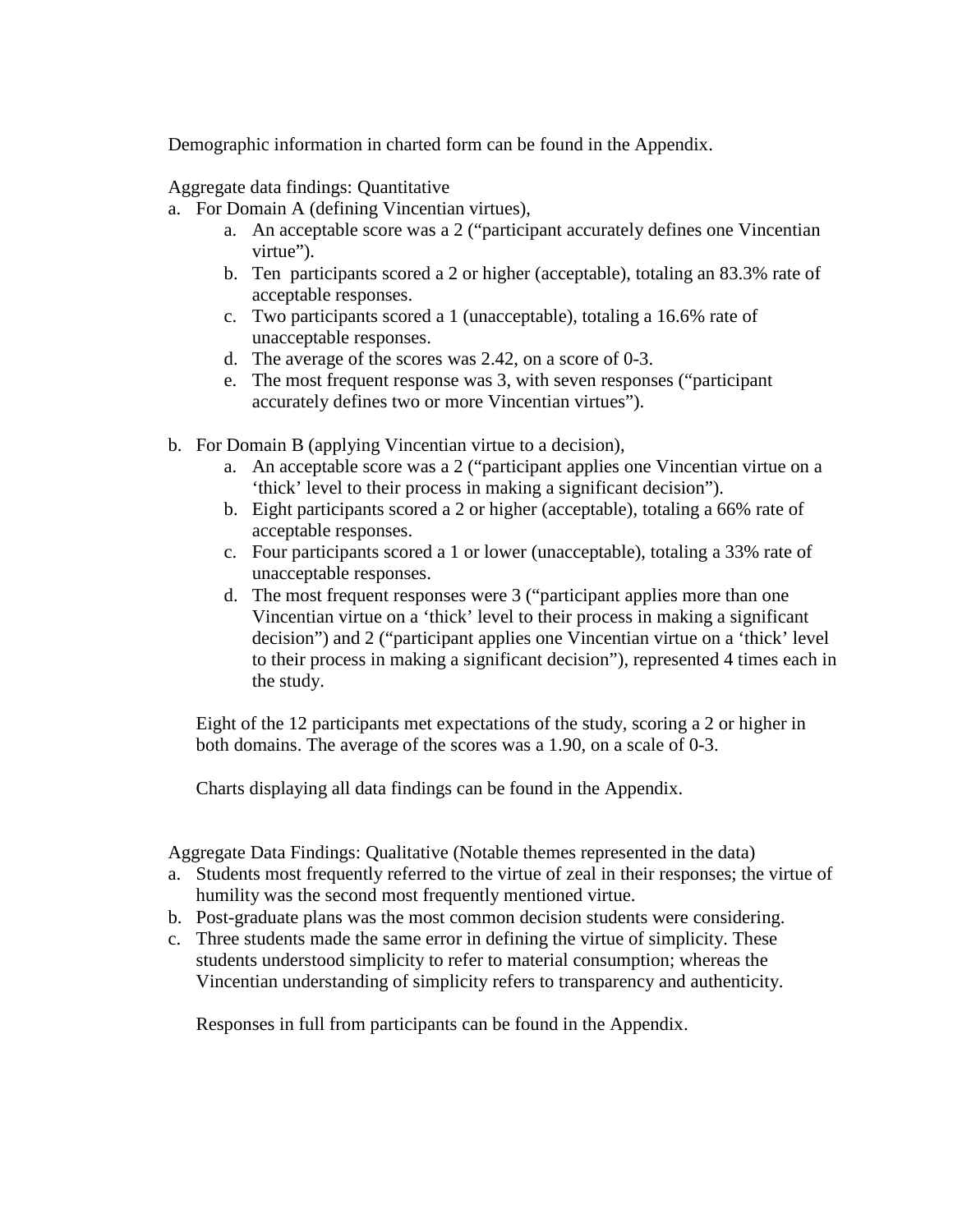| <b>Program Level</b><br><b>Learning Outcome</b>                                                                           | <b>Department Level</b><br><b>Learning Outcome</b>                                                                                                                                                                               | Number of<br><b>Students</b><br><b>Assessed</b> | Number of<br><b>Students with</b><br><b>Acceptable or</b><br><b>Better</b><br><b>Performance</b> |
|---------------------------------------------------------------------------------------------------------------------------|----------------------------------------------------------------------------------------------------------------------------------------------------------------------------------------------------------------------------------|-------------------------------------------------|--------------------------------------------------------------------------------------------------|
| Participants in CCM<br>Retreats will utilize a<br>faith-based perspective<br>in making critical<br>personal life choices. | Students participating<br>in Catholic Campus<br>Ministry programs will<br>integrate central<br>elements of the<br>theology and<br>spirituality of the<br>Catholic-Vincentian<br>tradition into their daily<br>lives and choices. | 12                                              | 8                                                                                                |

Criteria for acceptable performance: In the content of their response to a reflection prompt, the participant needed to do the following:

- a. Accurately define at least one of the five Vincentian virtues (zeal, humility, simplicity, mortification, and meekness);
- b. Apply at least one of the five Vincentian virtues listed above to a critical personal life choice.

## **VI. Discussion & Interpretation of Findings Key Findings:**

- The large majority (83.3%) of participants in this study showed that they have an accurate understanding of at least one Vincentian virtue.
- A smaller, but still significant, majority (66.6%) of participants in this study showed that they can articulate how they have utilized at least one Vincentian virtue in their own personal process of making important decisions.
- Two (2) participants in the study made the same error in interpreting the Vincentian virtue of simplicity as referring to material goods.

## **Discussion and Lessons Learned:**

The data gained from this particular project shows that the majority of students who responded have at least an accurate understanding of at least some of the Vincentian virtues, and the ability to articulate how they have utilized at least one of those virtues in their own process of decision making. This correlates with a specific departmental goal in CCM, which refers to the process of students engaging theological concepts in the actions of their daily lives.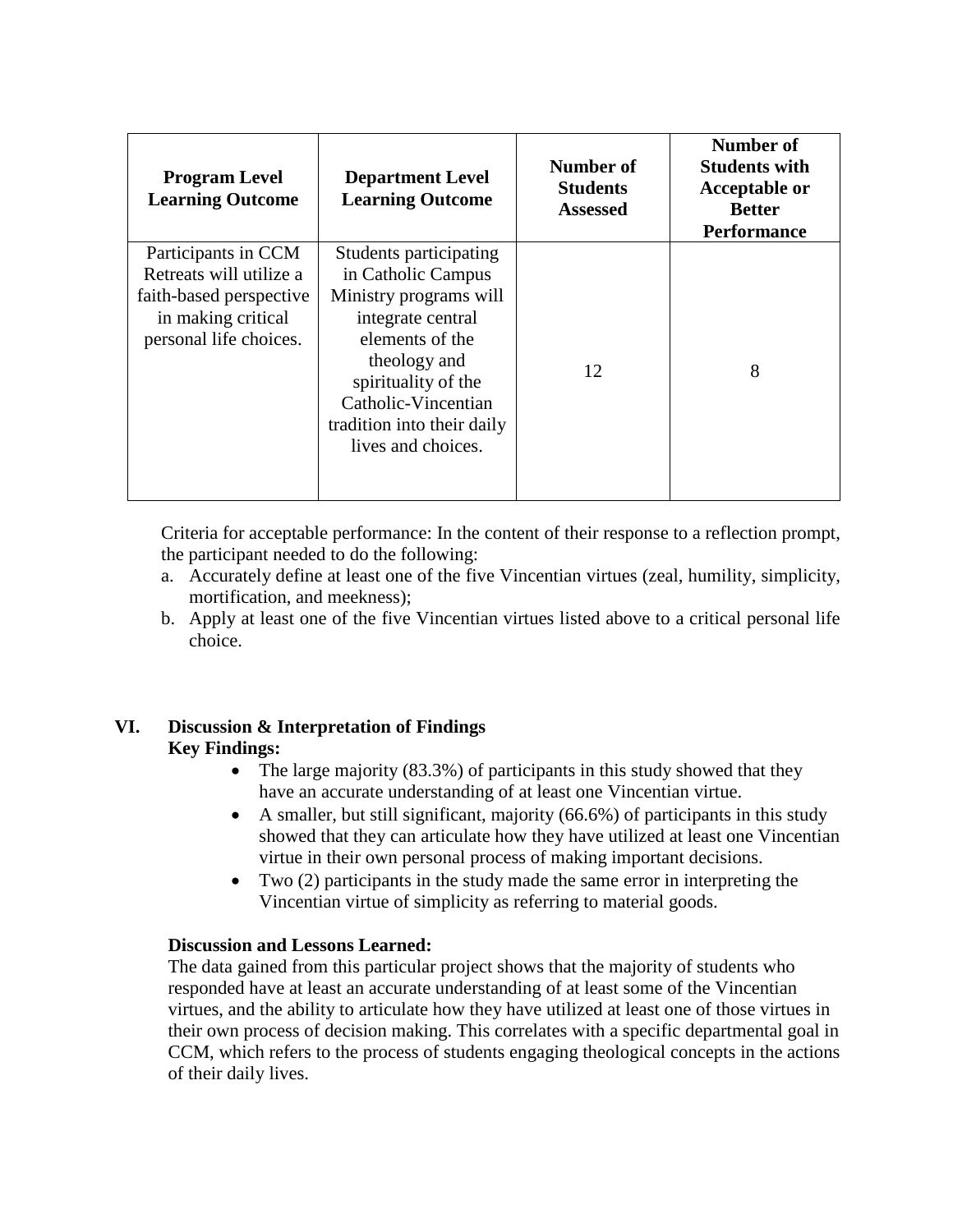The five Vincentian virtues are a particularly significant theological schema in the Vincentian approach to Catholic theology, and one that we have utilized in various CCM programs, including (but not exclusive to) CCM retreats. From the purposeful sample analyzed in this study, it appears that students are indeed learning about and internalizing the value and practical applicability of the Vincentian virtues. While we were pleased to see that a majority of the participants in the study posted acceptable scores in both domains, we recognize that we cannot assume that those scores can be directly attributed to the experiences the participants had at CCM retreats. Students' knowledge of the Vincentian virtues could have been derived from a variety of sources, such as other programs in CCM that focus on Vincentian theology, programs through the Office of Mission and Values, and classes that center on Vincentian theology and history.

The greatest challenge to the process was the size of the sample and the response rate. Our project underwent a drastic change, as the intended staff member who began the process of developing this year's project had a major medical emergency and could not complete it. As the original project was tied very closely to the expertise of the aforementioned staff member (namely, liturgy), that project needed to be abandoned and a new project developed. By the time the current project was developed by a different staff member, three of our six annual retreats had already taken place, thus limiting the sample size to participants in retreats during the spring quarter. We were hoping for at least a 50% response rate, so that we would have at least 15 surveys to analyze. Unfortunately, despite great efforts on behalf of the survey creator, we were only able to obtain 12. Moreover, one of these retreats represented in the study is specifically directed toward graduating students, which meant that we had more seniors represented than other years. So that affected the findings and likely resulted in a greater number of responses focused on post-graduation plans.

This project helps our staff in CCM to hone our efforts in how we develop our curricula and plans for various retreats. While different retreats serve different groups (men, women, new students, seniors, upperclassmen), it behooves us as a staff to identify particular spiritual and theological concepts we would like to emphasize throughout our programs. The intensity of the experience of a retreat lends itself well to disseminating particular aspects of Catholic Vincentian teaching and practice. The Vincentian virtues are one particularly accessible model to transmit to students, and they seem open and receptive to that model.

## **VII. Recommendations and Plans for Action Recommendations for CCM**

Based on this project, I recommend that the staff of CCM look at the programs that we offer, and see how we might utilize this model of the Vincentian virtues more intentionally throughout our programs.

## **Recommendations for Other SA Departments**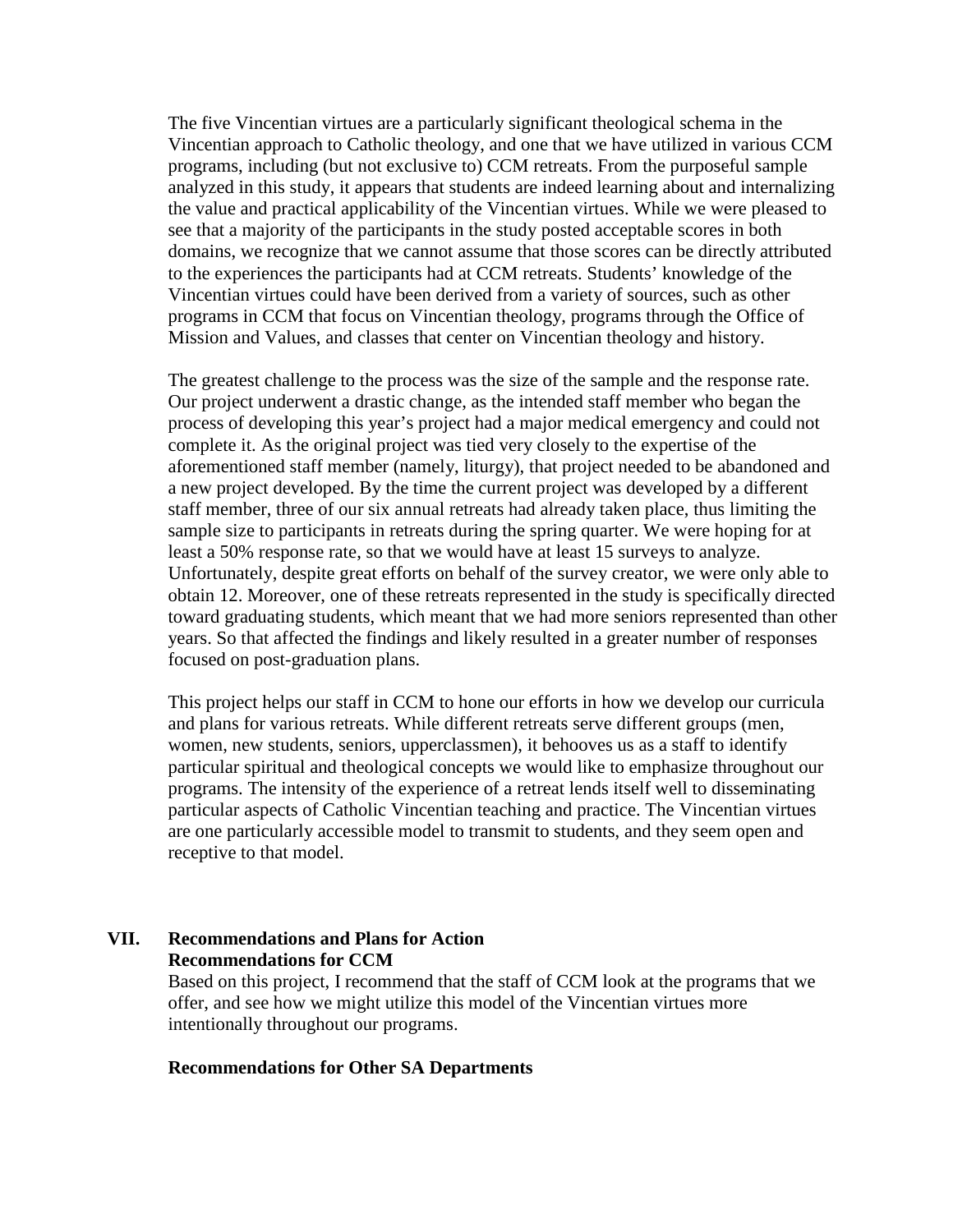The model of the five Vincentian virtues resonated with the majority of participants in our study, and could be utilized in training for student leaders beyond Catholic Campus Ministry, and outside of a specifically religious context. There certainly could be ways to incorporate these virtues in the context of programs and training that center on meaningmaking, intentionality, vocational discernment, and student leadership.

## **Action Plan**

- August 2017: Planning for New Student Retreat
	- o Identify how to engage the five Vincentian virtues in the New Student Retreats in September and October.
- August 2017: Planning for Student Leadership Formation
	- o Identify how to engage particular Vincentian virtues in monthly gatherings for CCM student leadership trainings.
- September 2017: Planning for Search Retreat
	- o Work with student leaders on the Search team to integrate Vincentian virtues into the plan for the Search retreat in February
- January 2018: Planning for Lenten Retreat
	- o Staff and student leaders create content to be utilized throughout the Lenten Retreat in February and March 2018)
- February 2018: Planning for Men's and Women's Retreats
	- o Staff and student leaders identify ways to incorporate Vincentian virtues into curriculum and activities for the Men's and Women's camping retreats
- April 2018: Planning for Senior Retreat
	- o Staff identify ways to incorporate Vincentian virtues into curriculum and activities for Senior Retreat

## **Sharing the results**

Students who participated in the study will be informed of the completion of the report via email, and will have access to the results upon request.

We intend to share this report with the other University Ministry departments (the Office of Religious Diversity and the Vincentian Community Service Office) upon submission. We will also share the results with the rest of the Division of Student Affairs at the Assessment Symposium in October 2017.

As mentioned above, we believe that the use of the five Vincentian virtues model as a way of training students in matters of intentionality, discernment, and leadership has potential to be useful for the Division as a whole. This model also aligns nicely with the university Explore Your Purpose initiative as a point of entry for exploring meaning and purpose in a specifically Vincentian way. Finally, as CCM transitions from the Division of Student Affairs to the Office of Mission and Ministry next year, this report will be very relevant to our colleagues in the new division. The report will be shared with all staff members of the current Office of Mission and Values, via email.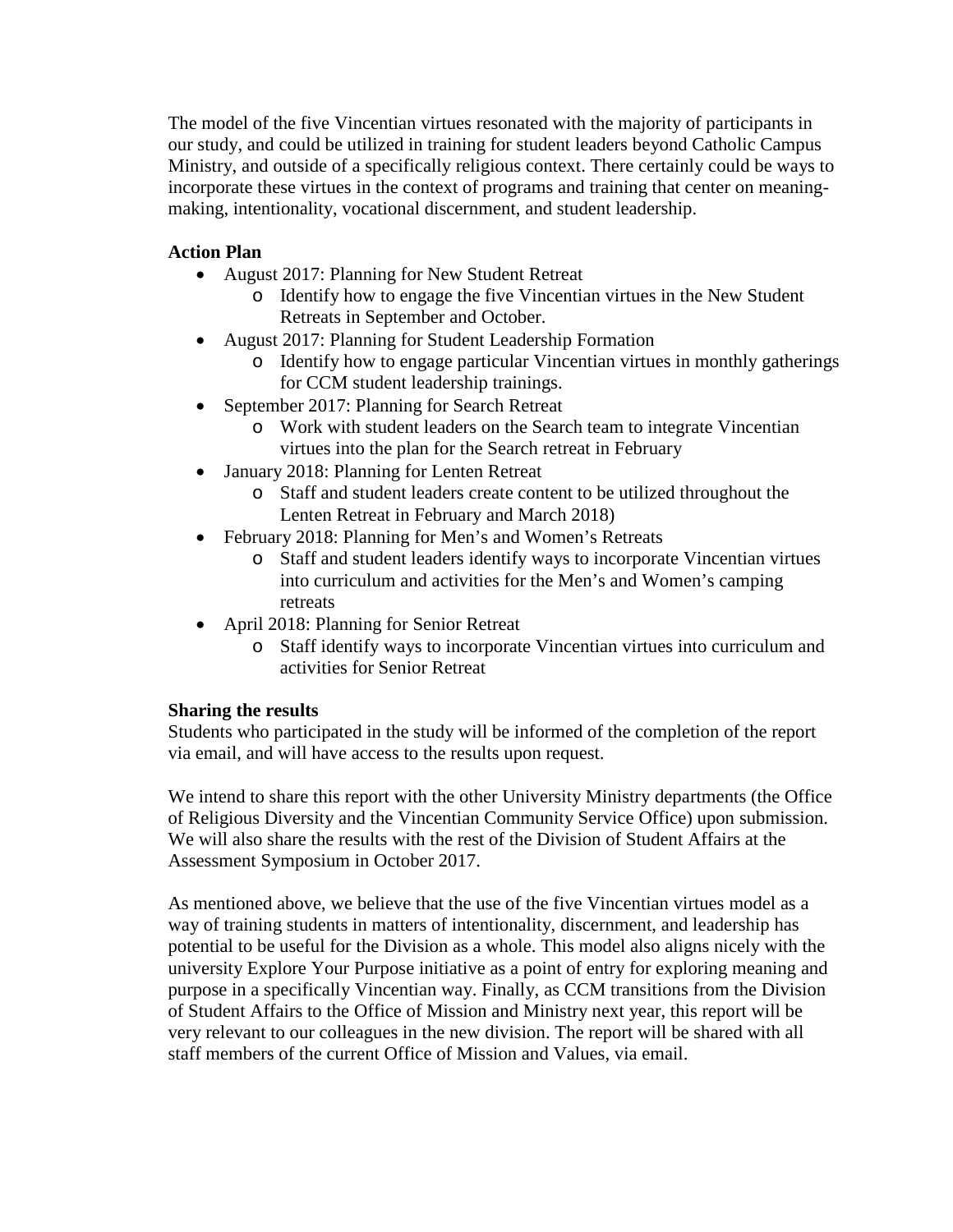We did not seek IRB approval, so the data will be limited to internal use.

**List of Appendices**

- **Appendix A: Survey Tool Used**
- **Appendx B: Rubric Measurement Standards**
- **Appendix C: Breakdown of Demographics and Retreat Attended**
- **Appendix D: Breakdown of Data Gathered and Major Themes**
- **Appendix E: Narrative Responses to Survey Tool**

## **Appendix A: Survey Tool Used**

The following is a copy of the survey that was sent to those invited to participate in the project. It was composed on the Qualtrics platform and distributed electronically.

Thank you for participating in the CCM 2017 Assessment Project. Your reflections will be incorporated into our study to help assess whether we as CCM staff are meeting our goals for your learning experiences in our programs. Please respond to the prompt honestly, and as fully as feels appropriate to you. This is not a test, and all submissions will be **anonymous and confidential**.

## Please select which retreat you attended

O Men's Retreat

- Ō Women's Retreat
- О Senior Retreat

## Please select your current standing at DePaul.

- О Freshman
- О Sophomore
- О Junior
- О Senior
- О Graduate Student
- О **Other**

Please select your gender identity.

- О Male
- Ō Female
- О **Other**
- Rather not say

Please select your racial/ethnic identity (you can select more than one).

- o African American
- п Asian American
- п Latinx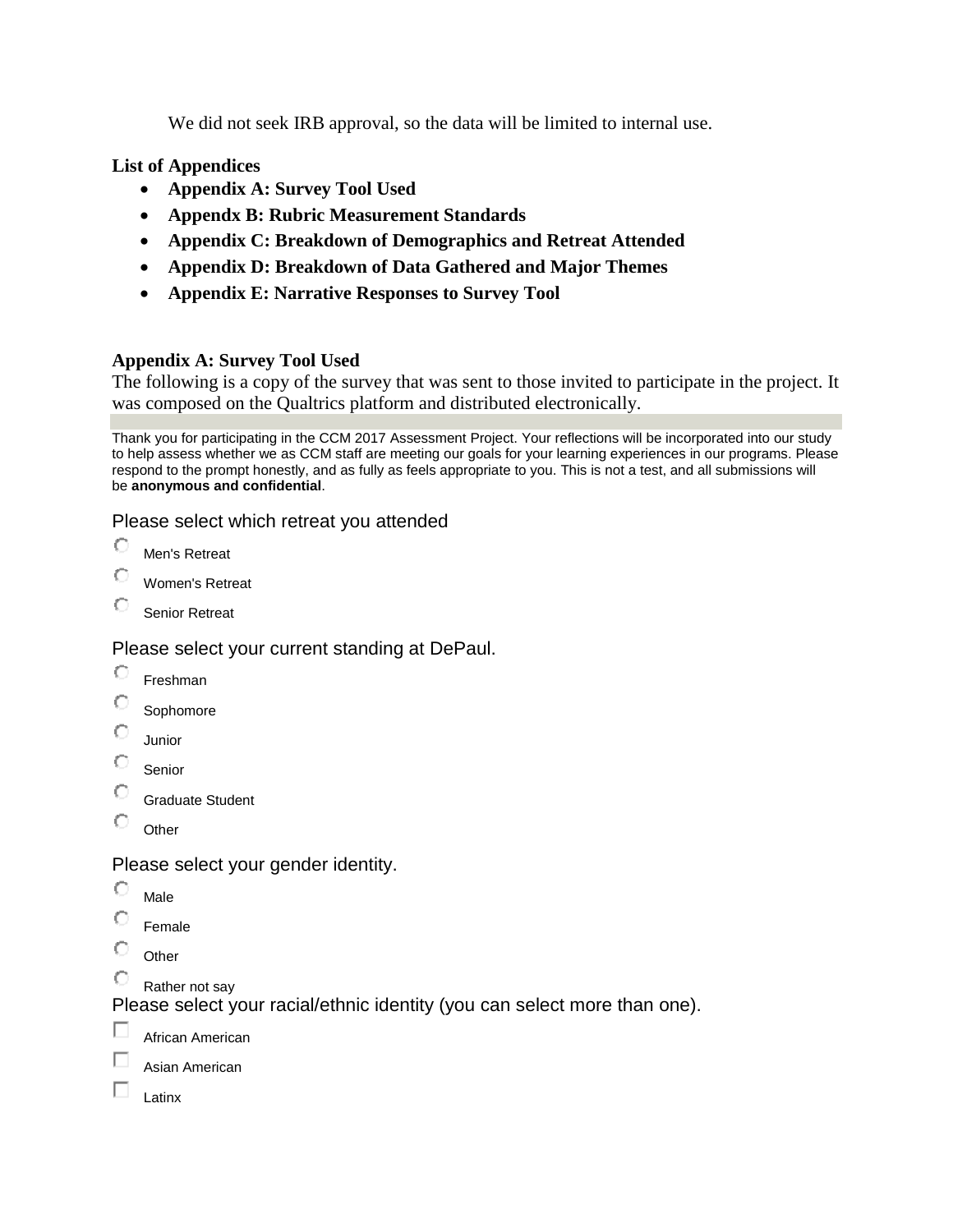- $\overline{\phantom{a}}$ Native American/American Indian
- $\overline{\phantom{a}}$ South Asian/Pacific Islander
- $\mathcal{L}_{\mathcal{L}}$ White/Caucasian
- T **Other**
- $\overline{\phantom{a}}$ Rather not say

#### **REFLECTION QUESTION**

Consider the Vincentian virtues of **simplicity, humility, meekness (or gentleness), mortification (or selflessness),** and **zeal**. In light of these virtues, think about an important decision\* that you will need to make in the next six months. How would you hope to incorporate simplicity, humility, meekness, mortification, and/or zeal to help inform your decision? If possible, try to name at least two virtues.

If you can't meaningfully engage the specific Vincentian virtues, then name at least two values you hold that you would hope to incorporate into your decision-making process.

\*Examples of an important decision would be things like: choosing a major, ending a negative relationship (romantic or otherwise), confronting a friend or family member about a problem, studying abroad, making post-graduation plans, or other comparable choices and events.

| ,,,,,,,,,,,,,,,,,,,,,,,,,,,,,,,,<br>.<br>œ<br>v |  |
|-------------------------------------------------|--|

Survey Powered By [Qualtrics](http://www.qualtrics.com/)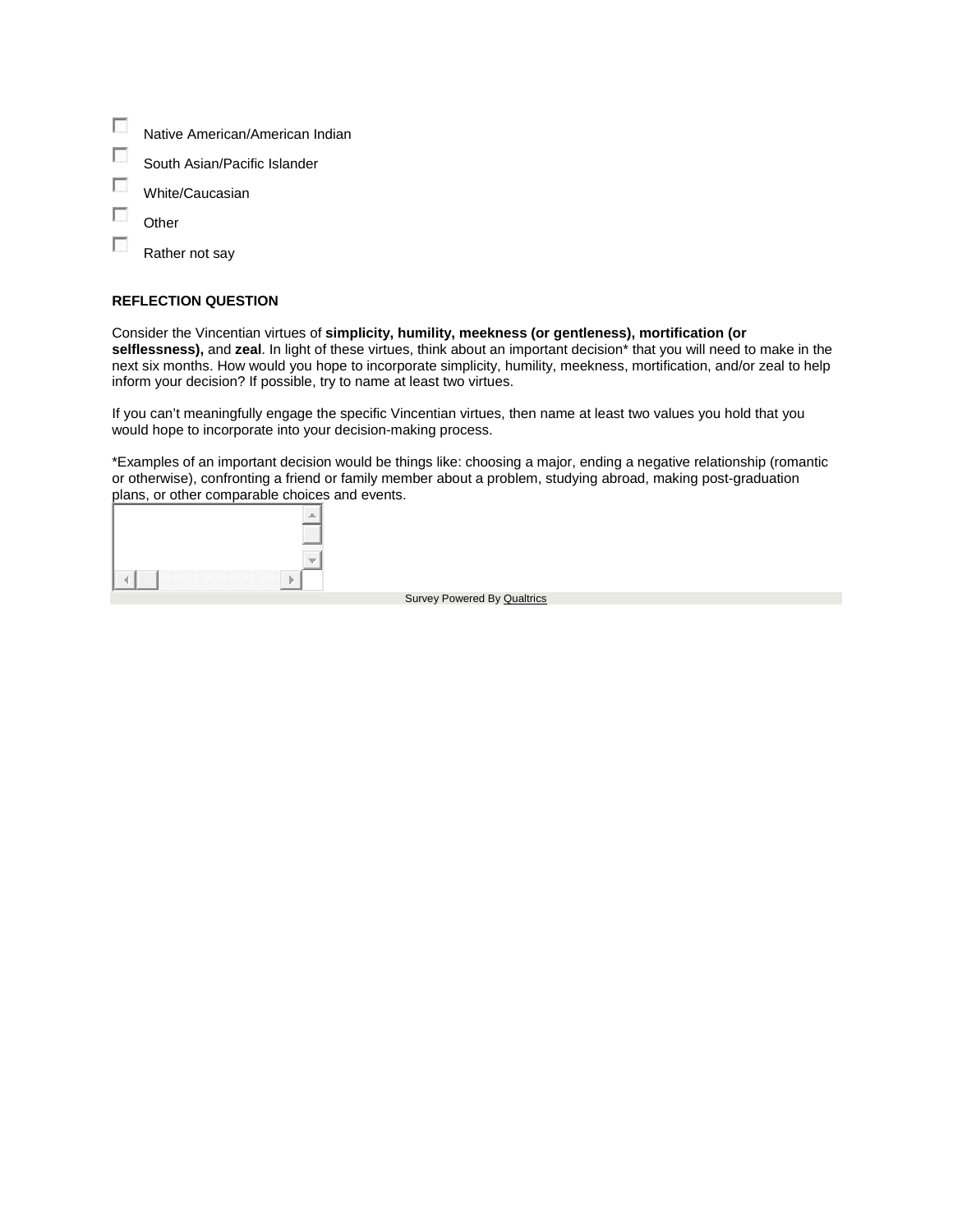## **Appendix B: Rubric Measurement Standards**

Student responses were measured in two domains. Domain A assessed the accuracy of the student's definition of the Vincentian virtues. Domain B assessed the student's ability to apply the Vincentian virtue in a significant way to their process of decision making. Each domain was scored on a scale of 0-3.

*Domain A: Does the student correctly define the Vincentian virtues?*

Score of 0: Student does not mention Vincentian virtue(s) in response

Score of 1: Student incorrectly defines Vincentian virtue(s).

Score of 2: Student correctly defines one Vincentian virtue.

Score of 3: Student correctly defines more than one Vincentian virtue.

An acceptable score according to this scale would be a 2.

*Domain B: Can the student apply the Vincentian virtues in a significant way to a personal critical life decision?*

Score of 0: Student does not apply a Vincentian virtue to a personal critical life decision Score of 1: Student applies a Vincentian virtue to a personal critical life decision in a superficial or insignificant way.

Score of 2: Student applies one Vincentian virtue to a personal critical life decision in a meaningful, significant way.

Score of 3: Student applies more than one Vincentian virtue to a personal critical life decision in a meaningful, significant way.

An acceptable score according to this scale would be a 2.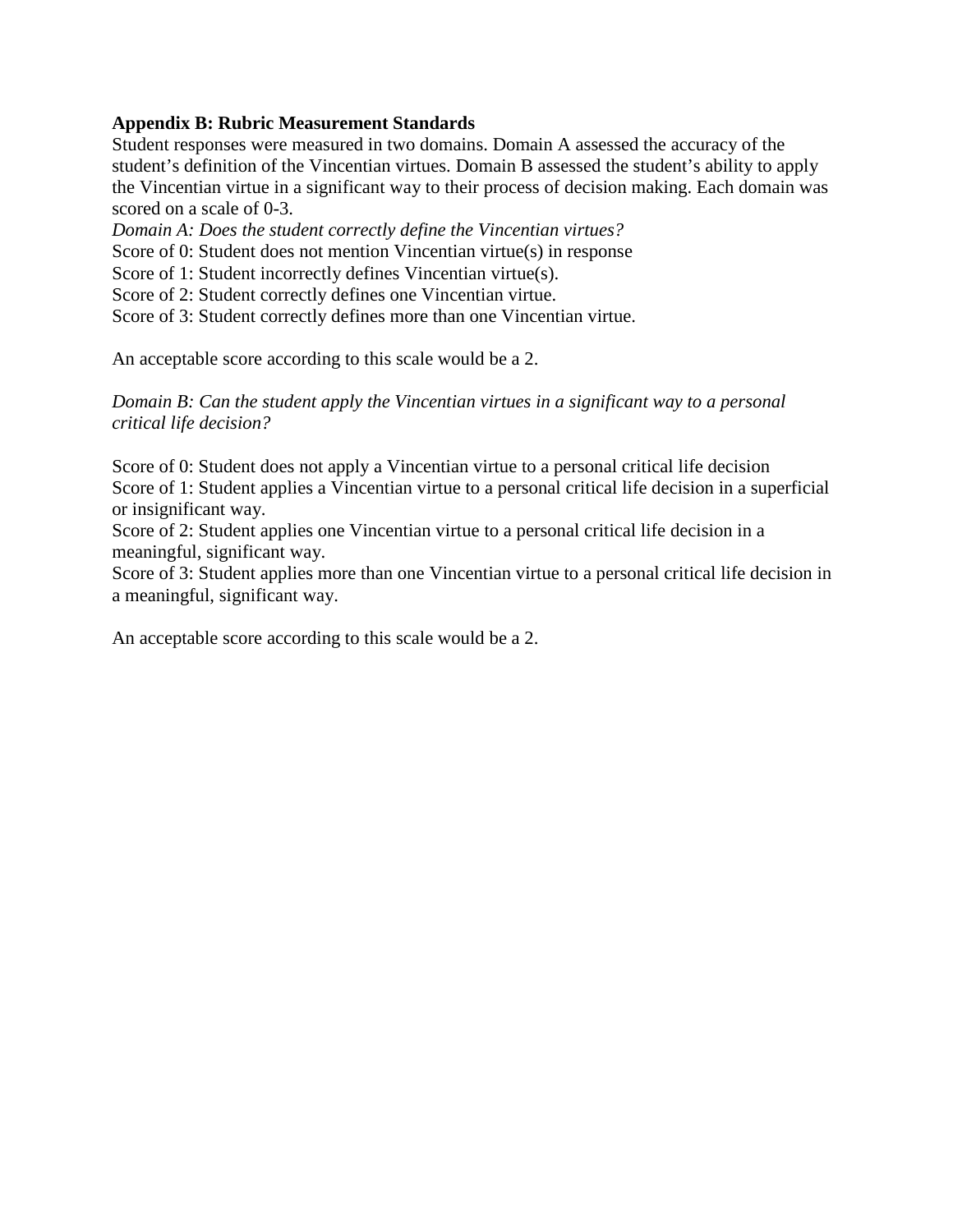



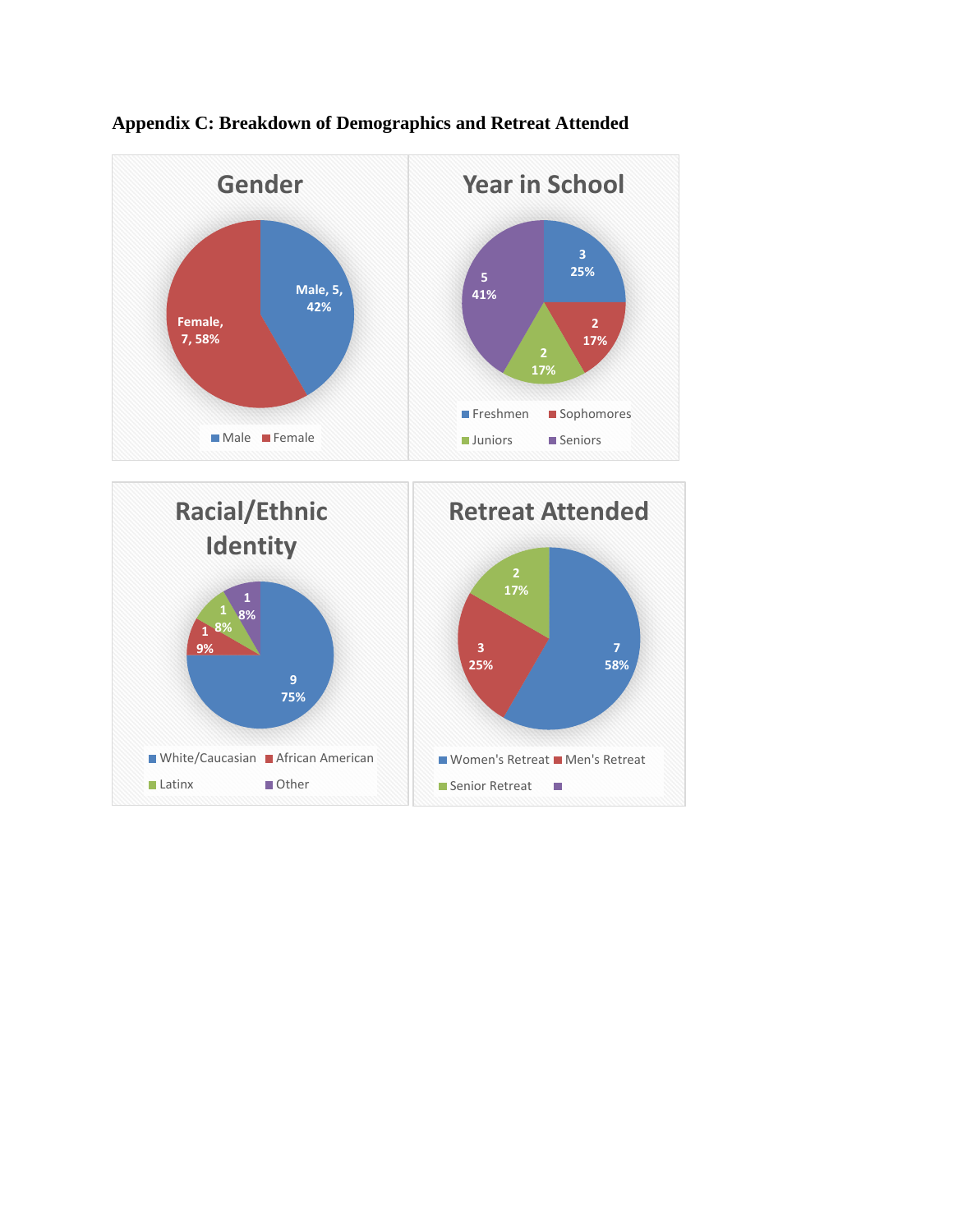

## **Appendix D: Breakdown of Data Gathered and Major Themes**

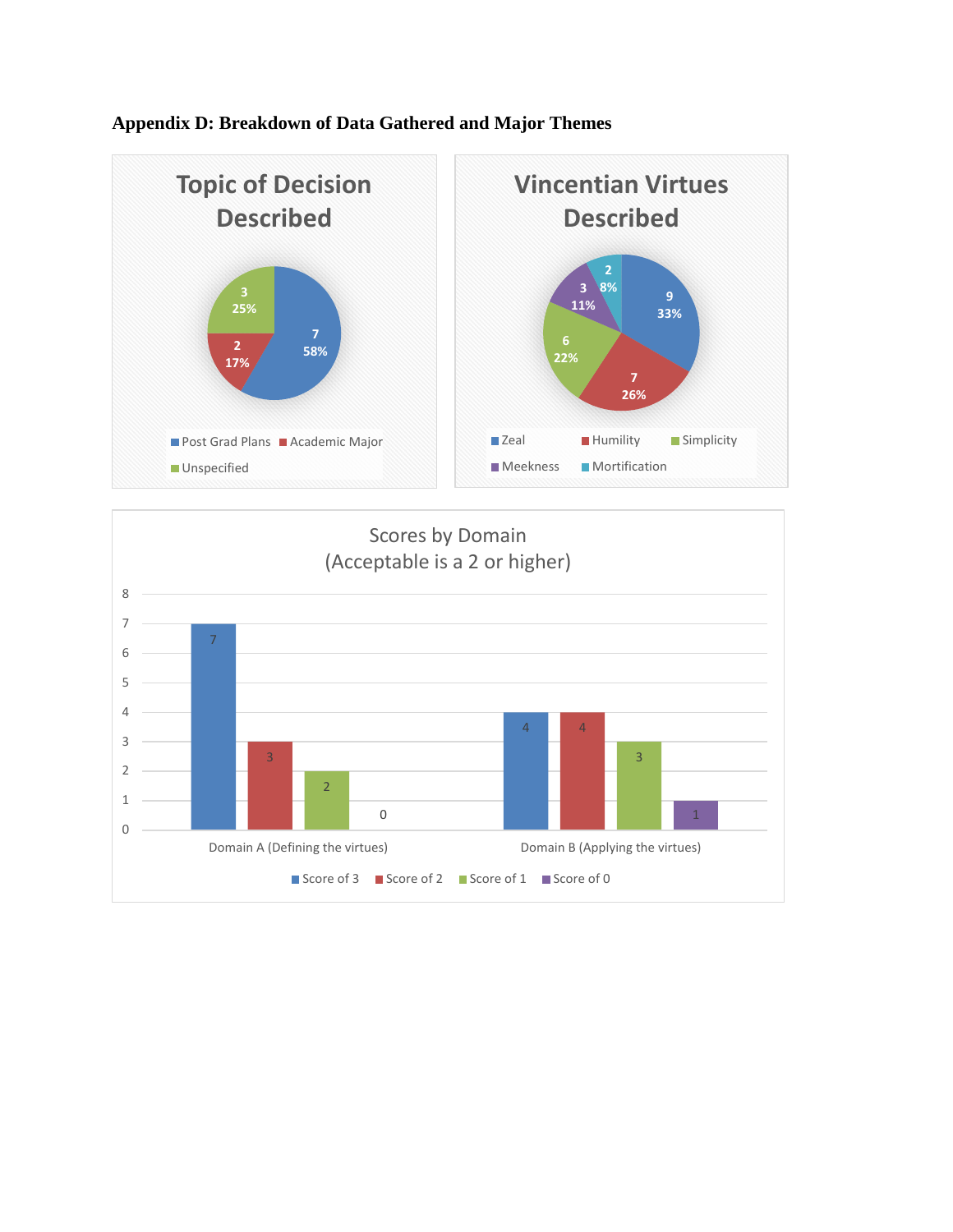## **Appendix E: Narrative Responses to Survey Tool**

Below please find the responses to the survey prompt, given by participants.

## *Participant 1 (female, senior, White/Caucasian, attended Women's Retreat)*

The important decision I have coming up is what I will be doing after school. I have to make a choice between doing a year of post-grad service, going to Guatemala for the Fulbright, and getting a job. I think the biggest thing for me in this decision is to see where my zeal or passion is directed. When I think about doing one of these things, do I feel zealous and ready to take on the challenge? or do I find myself empty and uninspired to act?

## *Participant 2 (female, freshman, African American, attended Women's Retreat)*

An important decision that I will have to make within the next few months is forming a rough idea of what I want to do with my major. I see myself as someone who enjoys learning all together, so choosing a specific area of study is a considerably daunting task. International Studies is a pretty broad field, so this year has been positive in terms of not feeling too confined. However, INT majors have to choose a concentration to narrow down their study within the major. While I am a freshman and it seems way too early to be planning out my future now, I have to in order to effectively use my undergraduate years. Two Vincentian virtues that stick out to me in light of this important decision are zeal and mortification. Over the course of this school year, I have come to enjoy helping people more and more by doing service and volunteer work. It makes me happy to work with the Chicago community. With this being said, I want to choose a concentration in my major that will some day help me obtain a job that will let me help people around the world for a living--a task I see involving a great deal of enthusiasm, or zeal. In addition to zeal, working in a concentration that will call me to put others before myself involves selflessness/mortification.

## *Participant 3 (female, senior, other racial/ethnic identity, attended Women's Retreat)*

I will need to find a job, and hopefully I will get a chance to decide between a couple of jobs. I will try to choose a job that does good, even if it doesn't make a ton of money (simplicity  $\&$ mortification). I will need to learn to value myself but be ok with being a low-ranking employee (humility). And I will need to somehow remain enthusiastic in my faith as I struggle to get my life together (zeal).

## *Participant 4 (female, freshman, White/Caucasian, attended Women's Retreat)*

In the next six months, I will be entering my second year of college. This is a big step in my life, and though I will be making big personal changes, another goal I have is to give myself more to others. In my first year here I have often found myself so caught up in the hustle and bustle of life that I forget to enjoy the validation that comes with simplicity. I would like to ground myself more in the coming months, whether that be through finding my more authentic self or just giving more of my time and love to others in need.

 The second virtue I will be engaging in over the next several months will be zeal. There is a lot coming up for me, and I need to be excited for all of it! Devoting all of my effort and attention to a cause that means a lot to me is very rewarding, and thus I feel that zeal is integral in making the right decisions for myself.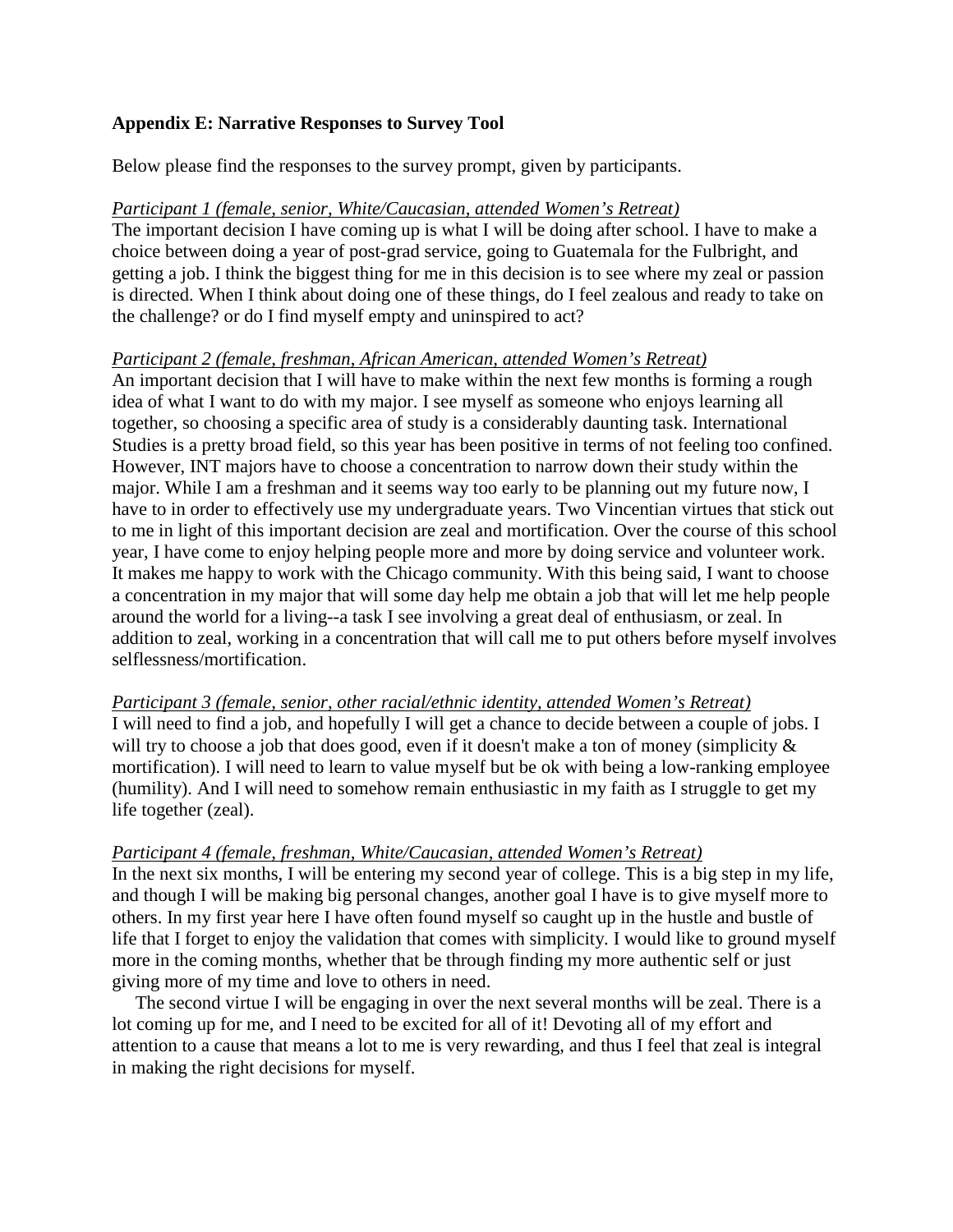## *Participant 5 (male, sophomore, White/Caucasian, attended Men's Retreat)*

I will soon need to decide whether or not I will add Catholic Studies as a second major. Doing so will not set me back but simply direct the use of my remaining electives. This decision's deadline is June 15th, and this is because the English department is reforming its undergraduate program such that making certain additive decisions after June 15th will require me to fulfill requirements of the new English program, which I am otherwise not subject to.

## *Participant 6 (male, junior, Latinx, attended Men's Retreat)*

I have to make a decision on where I want to go after college. I can volunteer for deployments with the National Guard or go law school after graduation.

Either decision has a lot implications on how I will be leading my life for the next 5 years, and there is no real way for me to assess whether or not one decision will be the better option. Not just for myself, but for the greater community I want to serve and lead a life of virtue.

However amongst these decisions I have taken account the lessons I have learned through hearing the experiences of those much older, much younger, much more intelligent, and much more experienced, while interacting with the community at CCM.

With these experiences with the community here at CCM, I have found myself learning how to have a better sense of humility and finding simplicity amongst the field of complexity that is life. I hope to apply these virtues when I find out what in my heart is the best decision in the coming year.

## *Participant 7 (female, junior, White/Caucasian, attended Women's Retreat)*

In the next six months there are several important decisions I need to make. Two virtues that stood out to me in order to help my decision making process is meekness and zeal. Both of these virtues stood apart from the others in my decision making process because I have learned through Catholic Campus Ministry and the Vincentian mission to be gentle with myself. It wasn't until this year that I really put that into practice. I tend to make a lot of my decisions because I want to do as much as I possibly can. I don't always take into consideration that I need to allow myself time for self-care and time to complete school work and work effectively. When making important decisions, zeal is another virtue that I didn't realize I align with. If this opportunity that I'm trying to decide on does not bring me the zeal to continue doing it, then why would it be considered an option?

## *Participant 8 (male, senior, White/Caucasian, attended Senior Retreat)*

In regards to making post-graduation plans I hope to engage the virtue of zeal. As I enter the post-graduate world and won't have as much immediate access to a Catholic community as I did with Catholic Campus Ministry, so I hope to engage zeal so that I can remain faithful and seek to serve the Lord.

## *Participant 9 (female, senior, White/Caucasian, attended Women's Retreat)*

I recently made the decision to change my post-graduation plans. In everything I do, I try to tap into Vincentian simplicity and be honest about what I need and how I am feeling. I believe that humility plays into this as well- acknowledging that I do not have all the answers or the ability to do things completely on my own, so I have to reach out to others for guidance and support and resources I might not have known about before. In this particular situation, I was very honest about my fear and my discomfort with the decision I was trying to make. I reached out to my